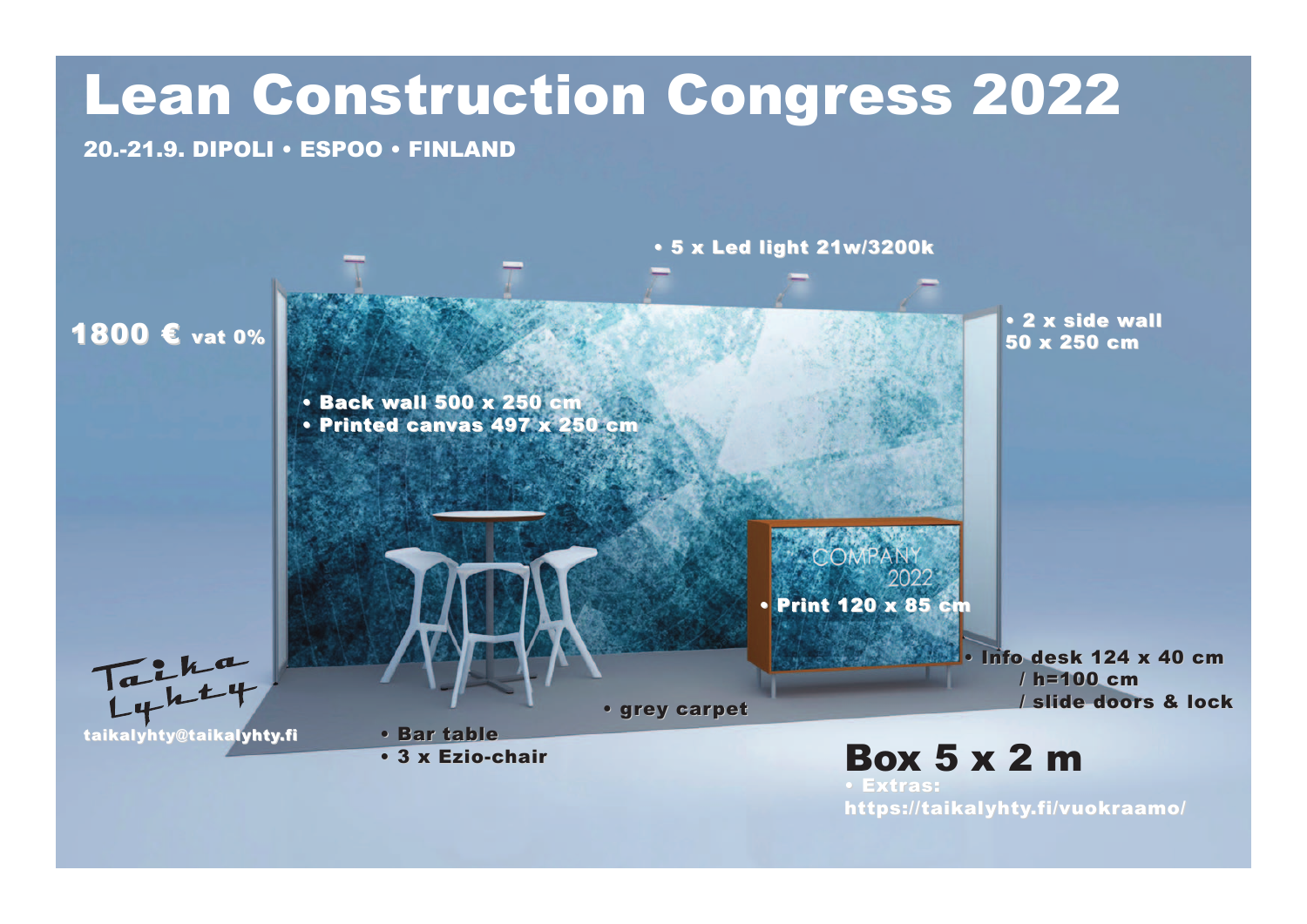## Lean Construction Congress 2022

20.-21.9. DIPOLI • ESPOO • FINLAND

• 3 x Led light 21w/3200k

1500 € vat 0%

• Back wall 300 x 250 cm • Printed canvas 297 x 250 cm • 2 x side wall • 2 x side wall 50 x 250 cm

• Print 120 x 85 cm

• Info desk 124 x 40 cm / h=100 cm / slide doors & lock



Box 3 x 2 m • Bar table • 3 x Ezio-chair • 3 x Ezio-chair

COMPANY

2022

• Extras: • Extras: https://taikalyhty.fi/vuokraamo/ https://taikalyhty.fi/vuokraamo/